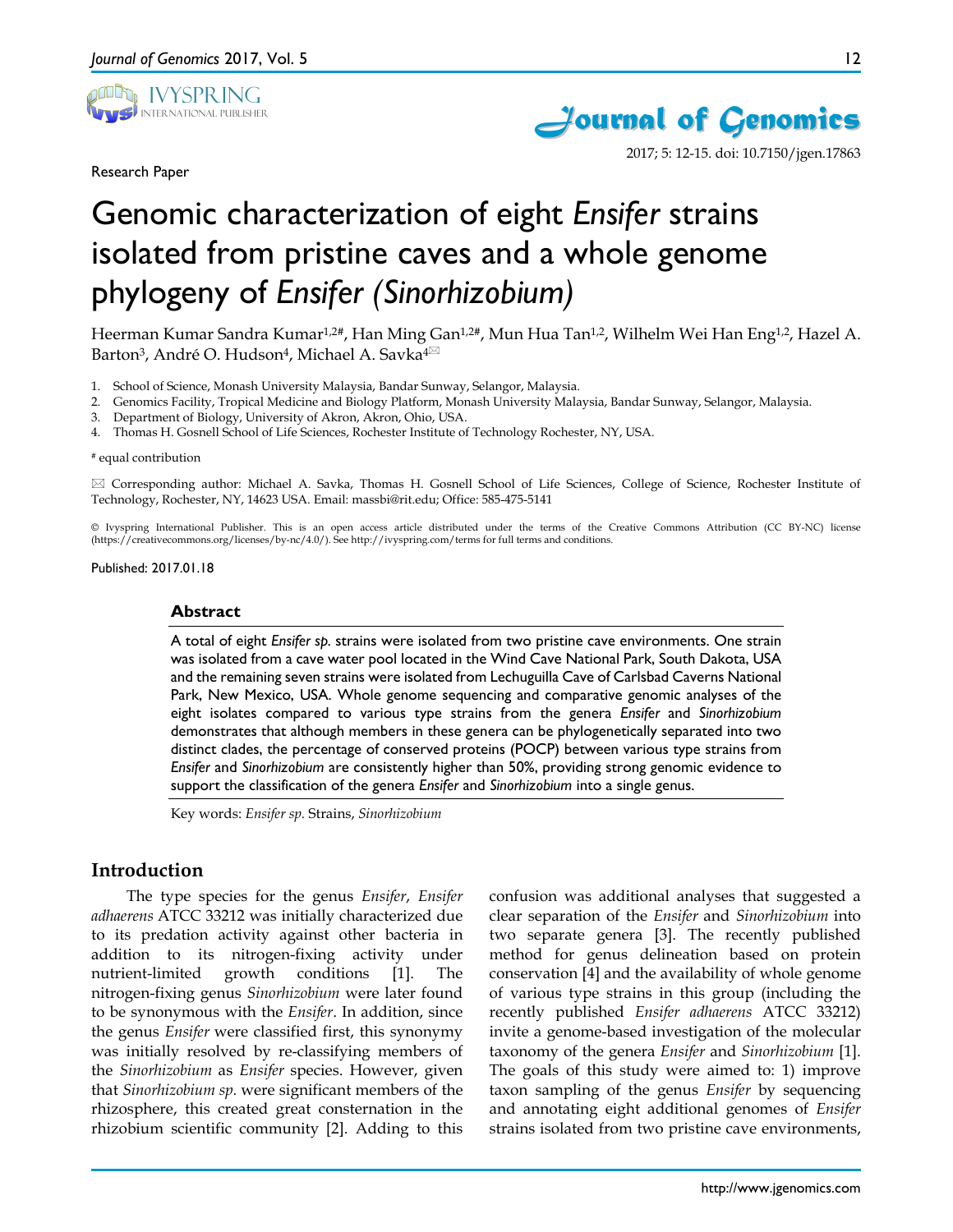2) identify putative gene(s) associated with adaptation to cave environments and 3) utilize various genomic/proteomic information to resolve the question of whether the genera *Sinorhizobium* and *Ensifer* should be separated into two distinct genera or be combined into a single genus.

## **Methods**

Strain SD006 was isolated from water in Calcite Lake, which is formed where Wind Cave intersects the Madison Aquifer at a depth of -200 m in Wind Cave National Park, South Dakota, USA and maintained on half-strength tryptic soy agar medium (Merck, Germany). The Lechuguilla Cave (LC) strains (LC11, LC13, LC14, LC54, LC163, LC384, and LC499) were isolated from cave dry wall environment in New Mexico as previously described by Bhullar et al., [5]. DNA extraction was performed using E.Z.N.A Tissue DNA Kit (Omega bio-tek, Norcross, GA). The extracted DNA was subsequently processed using Nextera XT (Illumina, San Diego, CA), quantified using Qubit 2.0 (Invitrogen, Waltham, MA) and sequenced on the MiSeq Illumina sequencing platform located at the Monash University Malaysia Genomics Facility.

Illumina adapter removal, whole genome assembly, *in-silico* scaffolding and gap closing were performed using Trimmomatic v0.35, SPAdes v3.6.2, SSPACE v3.0 and Gapfiller v1.10, respectively [6-9]. Genomic relatedness among different strains was inferred based on average nucleotide identity (ANI) using JSpecies v1.2.1 [10]. PhyloPhlan v0.99 was subsequently used to infer the evolutionary relationship among the sequenced strains and related strains/species [11].

Pangenome analysis was performed with Roary (https://sanger-pathogens.github.io/Roary/) using a protein identity cut-off of 90% for clustering orthologs. Genus delineation was determined based on the percentage of conserved proteins (POCP) as described by Qin et al [4] whereby strains sharing pairwise POCP value of >50% belong to the same prokaryotic genus.

## **Data description**

The genome size of the strains sequenced in this study ranges between 6.0 to 7.5 megabases with  $N_{50}$ and GC content ranging from 180,000 to 232,000 bp and 61.5% to 62.3%, respectively (Table 1). By rooting the constructed tree with several members of the order *Rhizobiales* as the outgroup, maximum likelihood inference based on the alignment of 400 conserved proteins shows a clear separation of the *Ensifer/Sinorhizobium* group into two clades (Clade I and Clade II) with maximal local support values inferred by the Shimodaira-Hasegawa test (SH-like local supports). Clade 1 consists of mainly strains from the genus *Ensifer* including the type strain *E. adhaerens.* On the other hand, Clade 2 consists of mostly strains from the genus *Sinorhizobium* including 3 type strains e.g. *Sinorhizobium arboris* LMG14919*, Sinorhizobium saheli* LMG7837 and *Sinorhizobium fredii*  USDA205*. Ensifer sojae* CCBAU05684 is the only strain with *Ensifer* species designation that demonstrated monophyletic clustering within the "*Sinorhizobium*" clade. Based on phylogenetic clustering (within Clade 1; Fig. 1C), the cave isolates reported in this study were designated as members of the genus *Ensifer*. Additionally, these strains represent at least two genospecies of *Ensifer* distinct from the type species *E. adhaerens* ATCC 33499, as evidence by their pairwise average nucleotide identity of less than 85% (ANI of >95% indicates identical genospecies; Fig. 1A)[12]*.* The first cave genospecies consists of strains LC163, LC54, LC384 and SD006 and the second consists of strains LC11, LC14 and LC499.

Although the separation of *Ensifer* and *Sinorhizobium* into two distinct clades corroborates with previous study by Martens *et al.* [3] who observed similar separation based on the phylogenetic analysis of ten concatenated house-keeping genes (*atpD, dnK, gap, glnA, gltA, gyrB, pnp, recA, rpoB* and *thrC*), all pairwise POCP values among members of *Ensifer* and *Sinorhizobium* are consistently higher than 50% (Fig. 1B) thus providing convincing genomic evidence that they represent two major clades within the same genus.

Strain SD006, the only isolate from an aquatic cave environment, has the largest genome size among the eight cave isolates with more than 427,000 bps of additional genomic information than the strain that exhibits the smallest genome (LC11; Table 1). Pan-genome analysis of SD006 and members of its genospecies identified up to 2,106 unique genes. Functional annotation of this unique proteome in SD006 led to the identification of a gene coding for aquaporin (Uniprot entry: A0A0L8BEZ5; locus tag: AC244\_32060). The aquaporin protein has been shown to be involved in regulating responses related to changes in environmental osmolality [13] that may be more prevalent in the isolation source of strain SD006 e.g. an aqueous environment, compared to a dry limestone surface where the seven other strains were isolated. The putative aquaporin protein has the highest similarity score of 82.8% (as of 15<sup>th</sup> August 2016) to Uniprot entry A0A072CG14 from the soil isolate *Sinorhizobium americanum* CCGM7.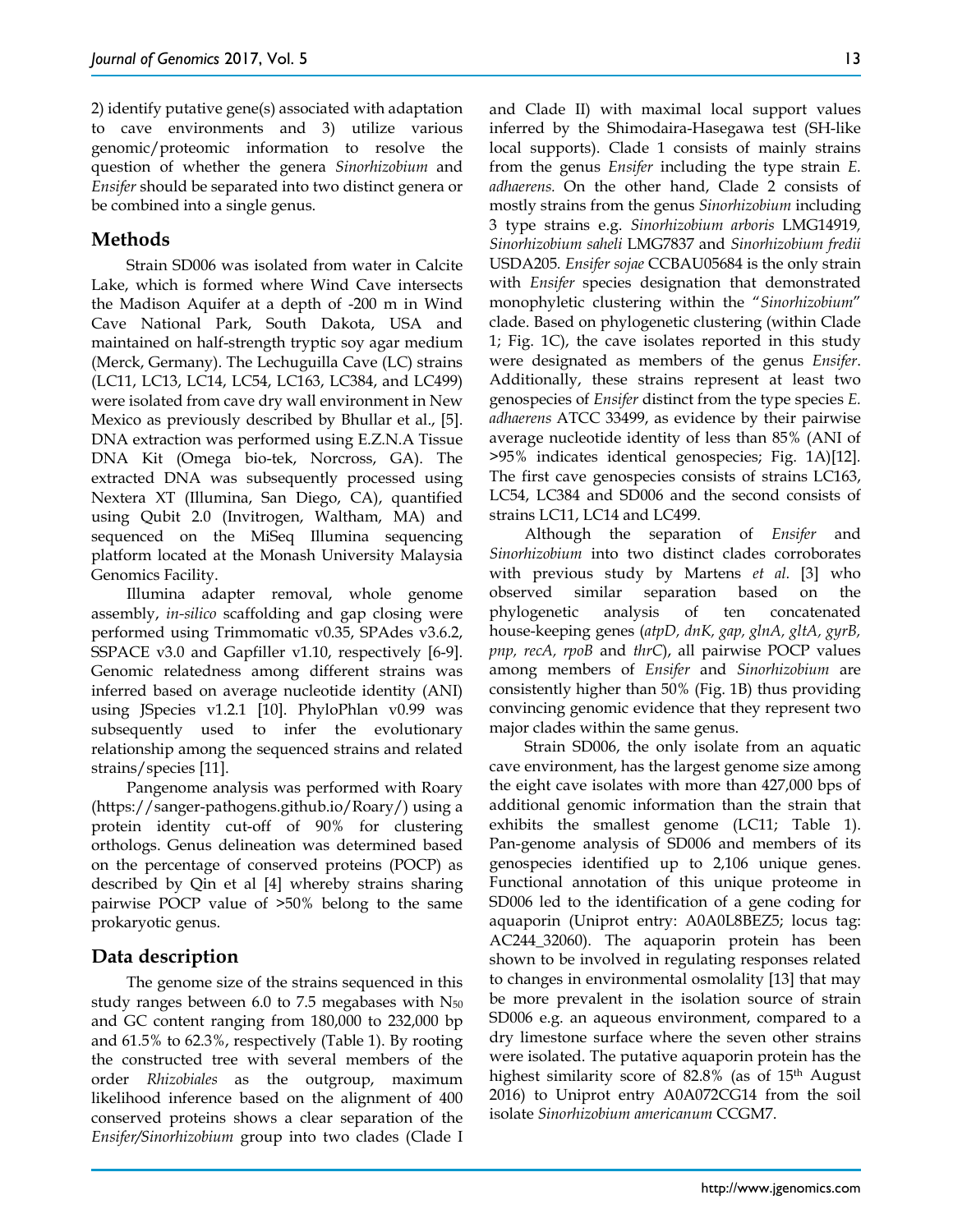| Strain | BioProject  | GenBank Accession Number | Genome size (bp) | GC(%) | $N50$ (bp) |
|--------|-------------|--------------------------|------------------|-------|------------|
| SD006  | PRINA288791 | LGAP00000000             | 7,461,094        | 61.53 | 187,147    |
| LC11   | PRINA328912 | MBSO00000000             | 6,217,316        | 62.21 | 181.097    |
| LC13   | PRINA328912 | MBSP00000000             | 6,217,834        | 62.21 | 180.792    |
| LC14   | PRINA328912 | MBSO00000000             | 6,225,177        | 62.21 | 180,778    |
| LC54   | PRINA328913 | MBSR00000000             | 6,521,514        | 62.00 | 231,502    |
| LC163  | PRINA328914 | MBSS00000000             | 7,033,756        | 61.82 | 228,827    |
| LC384  | PRINA328915 | MBST00000000             | 6,217,481        | 62.22 | 167,160    |
| LC499  | PRINA328916 | MBSU00000000             | 7,026,316        | 61.82 | 195,448    |

**Table 1:** Genome annotation information for the isolated strains. The table shows the bioproject, genome accession numbers, genome size, GC range (%), N50 range (bp).



**Figure 1:** Phylogenetic analysis of cave strains (SD006, LC11, LC13, LC14, LC54, LC163, LC384 and LC499) with other members of *Rhizobiales* and their genomic similarity. (A) Heatmap showing pair-wise average nucleotide identity based on MUMMER calculation (ANIm) among the cave isolates and *Ensifer adhaerans* ATCC 33499T. (B) Percentage of conserved proteins (POCP) comparison of strains among the *Ensifer/Sinorhizobium* clades and strains from the Sphingomonadaceae family designated as "S" in the X-axis. Red horizontal line indicates 50% cutoff value. (C) Maximum likelihood tree of the order *Rhizobiales.* The tree was rooted using members of the family Sphingomonadaceae as the outgroup. Type strains are indicated by the superscript letter "T". Values in nodes depict local SH-support and branch length indicates the number of substitution per site.

Strain LC11 has been previously demonstrated to exhibit *in-vitro* predation activity against *Micrococcus* sp. strain LC524 using methods such as the cross streak and predation activity assay, followed by the visualization of the predation activity using a scanning electron microscopy (SEM) [14]. However, its predation requirement(s) differs substantially from the type strain *E. adhaerans* ATCC 33499 e.g. while strain LC11 readily tracks prey at pH 8.0, similar to the pH of the cave environment. *E. adhaerens* ATCC 33499 usually exhibits predation at a more acidic pH of 6.0-6.5.

The availability of whole genome sequences of seven *Ensifer* sp. will be useful for the identification of